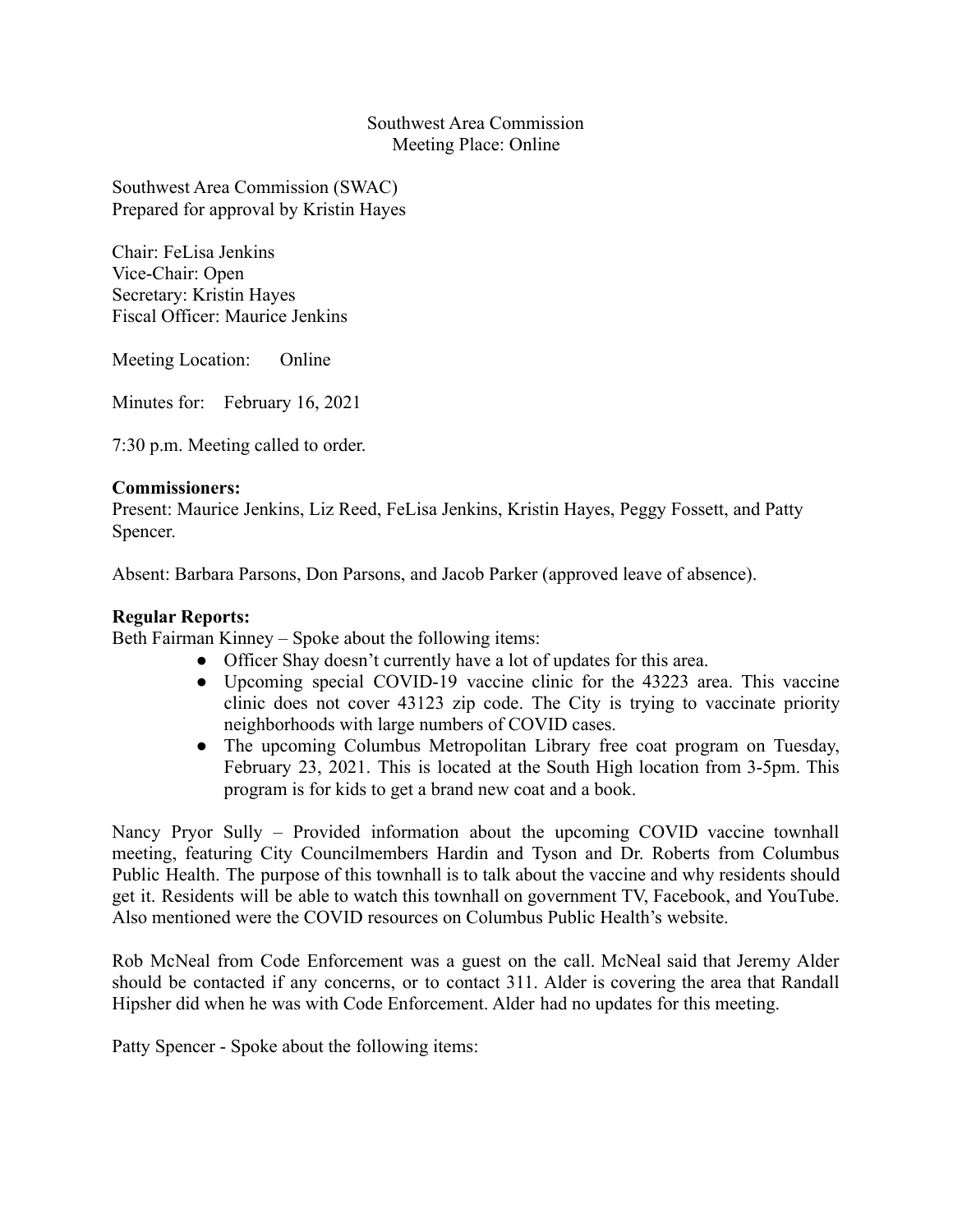- Referred to Fairman Kinney's Neighborhood Liaison email and inquired whether these resources can be shared to NextDoor. Fairman Kinney confirmed the information from that email was appropriate to share.
- 2333 Harrisburg Pike Sent email to property contacts on January 25th in order to set up a site visit with the Commission. The property contact said that due to COVID reasons, the group will need to wait until March to meet with the Commission. Spencer said she would reach out to the group again soon so that she can determine their plans and have enough time to send out postcards to neighbors for the March meeting, if necessary.

Kristin Hayes - Spoke about the tentative schedule for the Keep Southwest Area Beautiful program for 2021. Reed asked about specific meet-up addresses for some of the monthly locations. Hayes said she would narrow down the addresses and will resend to the Commission for review.

# **Chair's Announcements:**

# **Routine Business:**

# **Unfinished Business:**

#### **New Business:**

Fossett expressed that it is easier to see properties with zoning requests in person when there are other people in the car. She also explained that she sees trash cans knocked over and trash outside of the cans. F. Jenkins suggested that when this is noticed to contact Alder at Code Enforcement. F. Jenkins also suggested looking at these locations with code concerns with D. Parsons and Fossett and to come up with a write-up regarding the property and send it to Alder to get a strategy of how to address the concerns. Spencer said that she's observed that when trash is next to the trash can, the trash pickup service will not pick it up. Fairman Kinney said that if trash is on-site, 311 should be contacted and these concerns will be passed to Code Enforcement. Additionally, Fairman Kinney confirmed that if trash is next to the cans, this trash is not picked up by the trash pickup service.

Homeless camps were also spoken about. Fairman Kinney said these camps should also be reported to 311. These reports go to Code Enforcement and there is a person in that department that works with the community shelter board. The location of the homeless camps go into the system.

Reed spoke about the upcoming meeting regarding the City's Climate Action Plan meeting. The SWAC is hosting this meeting to get input from residents about the plan. Reed said she would post on the SWAC website and Facebook page. Spencer said she would post on NextDoor. If the survey is filled out by attendees, there is a one time payment of \$15. Additionally, by hosting this meeting, there is an opportunity for the SWAC to have \$120 donated to it. In order to get this money there may be a certain number of surveys that need to be completed. The surveys can also be completed outside of this meeting.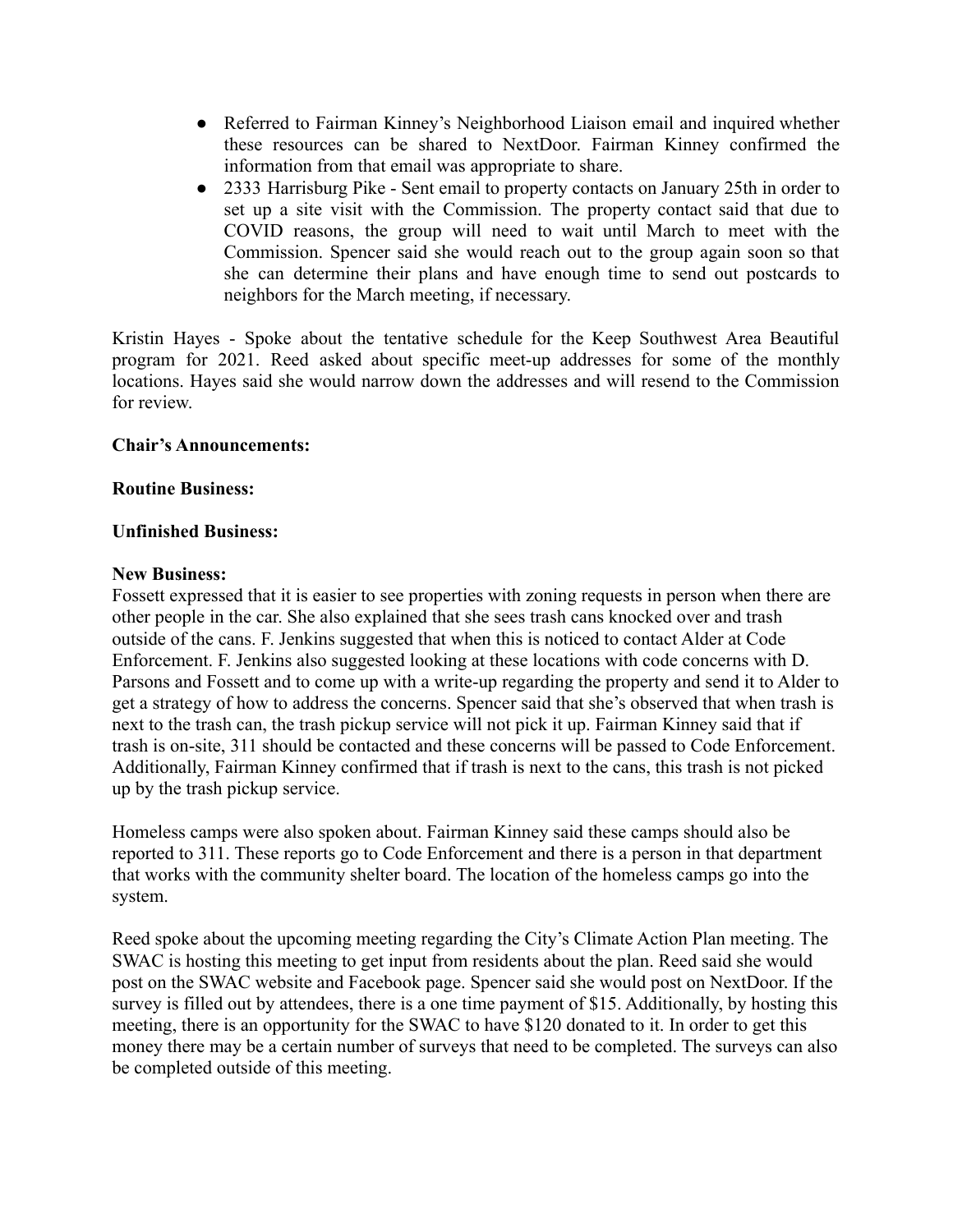F. Jenkins said she received a resignation from George Wagner as a Commissioner on February 11th. She said that he is resigning for personal reasons and he said that he enjoyed working with the other Commissioners.

Meeting minutes from prior meetings were discussed. Hayes emailed the draft of the November 2020 and January 2021 meeting minutes to the Commissioners. She will resend these minutes to Fossett.

Reed motioned for the approval of the January 19, 2021 meeting minutes. M. Jenkins seconded the motion. Result: Unanimous approval.

The property at 2154-2182 Frank Road was discussed. The former SWAC Chair, Stefanie Coe, forwarded the email regarding this property to Spencer. Spencer said she would reach out to the contacts regarding this property.

The Commission discussed where the SWAC should receive mail. The question was asked if the Commission could invest in a PO Box. Fairman Kinney said that this was possible and that other Area Commissions use this to receive mail. She said that the Commission would need to vote to use funds for this. Additionally, the Commission would need to vote on who would be keyholders for this PO Box.

Fossett motioned for the SWAC to use a PO Box and to have a keyholder. Reed seconded the motion and stated she would like to know if more than one person can be the keyholder. F. Jenkins nominated Spencer and M. Jenkins to be keyholders and for the box to be located at the Stringtown Road (Grove City) Post Office. Result: Unanimous approval.

The Technology Grant that the Commission used funds to purchase for new equipment has arrived. This equipment includes a laptop, projector, and Microsoft Office suite. M. Jenkins is picking this equipment up.

Spencer stated that she will look up the address for the place off Frank Road across from the fire station and east of Harrisburg Pike.

Fossett stated that nothing appears to be done with the location near Harmon Road and Eakin Road and that it looks bad.

Hayes brought up the November 2020 Meeting Minutes that were sent out to the Commissioners but the meeting minutes were not approved. She offered to resend the minutes and have the Commission approve the minutes at the next meeting. Reed stated that this should be resolved now and not then, as this was sent via-email on January 24th to the Commissioners.

Reed motioned to approve the November 2020 meeting minutes. M. Jenkins seconded the motion. Result: Unanimous approval.

Hayes said that she would create an EventBrite for the March Keep the Southwest Area Beautiful event and will send it to the Commissioners.